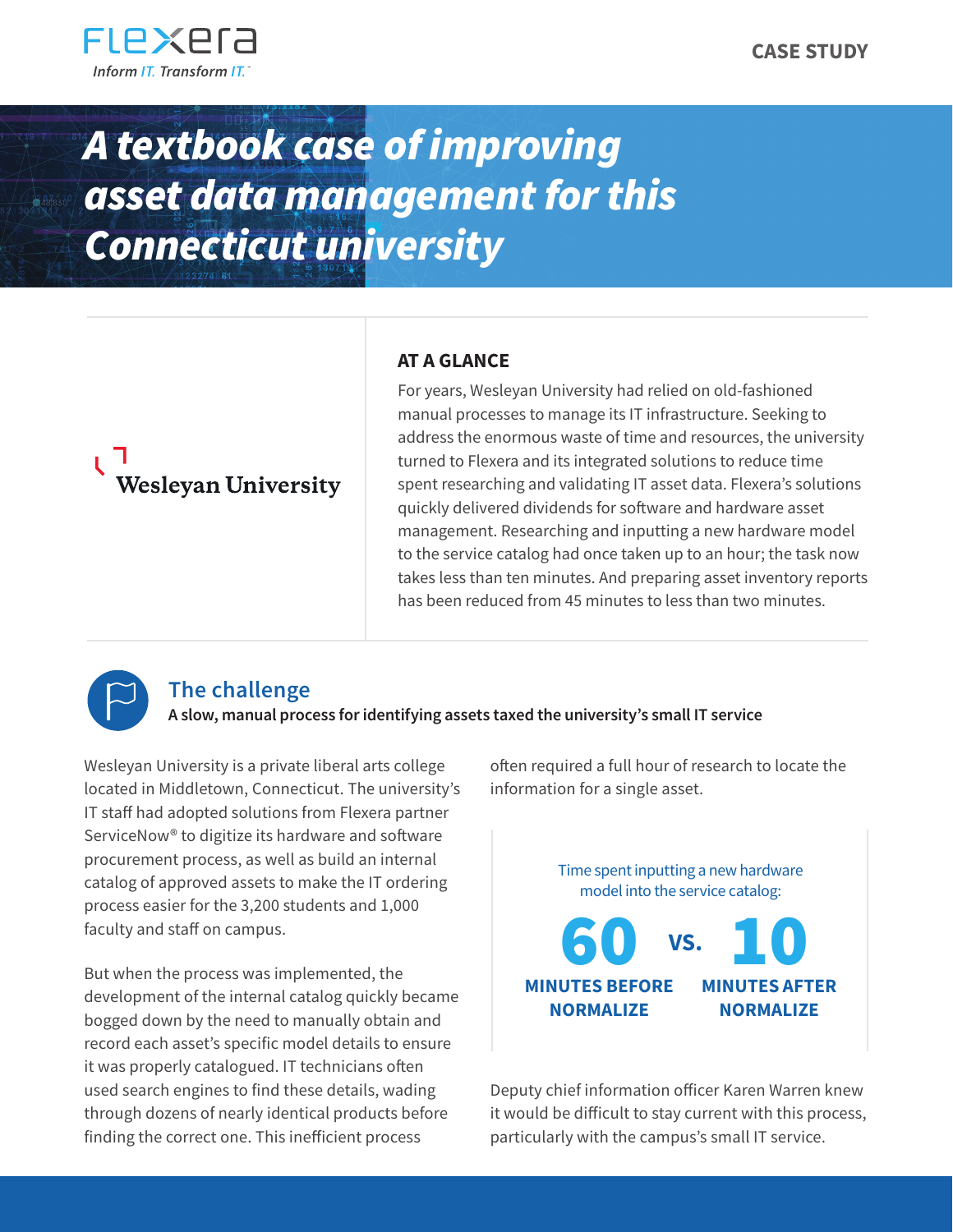*"(With our old process,) there was a lot of repetitive, manual labor involved in looking up the details of the new device, finding the correct model number, and recording all of the relevant information in a uniform format."*

"There was a lot of repetitive, manual labor involved in looking up the details of the new device, finding the correct model number, and recording all of the relevant information in a uniform format," Warren recounted. "It sounds trivial, but the process required a significant investment of our time and diverted my group away from accomplishing more critical priorities."

It was time to find a better way.

#### **Karen Warren**

Deputy chief information officer Wesleyan University



#### **The solution**

**Solutions from Flexera solved both hardware and software management issues**

Warren was introduced to the Normalize® solution, a feature of Flexera's Data Platform, while attending ServiceNow's annual Knowledge conference. She learned how the solution could potentially address Wesleyan's hardware catalog challenges. Normalize aggregates, de-duplicates and cleans data from existing data sources of enterprise IT assets. It does this by leveraging more than 60 million deterministic mappings to align data to the powerful Technopedia, a feature of Data Platform, to create consistent hardware and software data to drive ITAM processes. Normalize works in conjunction with Technopedia, the most trusted and comprehensive hardware and software asset information repository.

The data provided by the Flexera solutions serves as the foundation for a wide range of initiatives, including vendor contract management, license management, IT finance management and vendor audits.

After digging a bit deeper, Warren realized that Normalize would not only automate and input each hardware product's correct data, but could also be applied to the university's software—assets that contain far more data than hardware. Warren

recognized that Technopedia and Normalize "would solve several of these pressing challenges for us and automate the process going forward."



When finalizing the decision to purchase Normalize, Warren considered both the cost of the time spent in trying fix the problem manually and the intangible impacts the pain point was having on her department. The Flexera team worked closely with Wesleyan to understand the issues the school needed to address, and how some of its unique characteristics had to be incorporated in the ultimate solution. The university decided to implement the solution after seeing several demonstrations that successfully applied Normalize to Wesleyan's data.